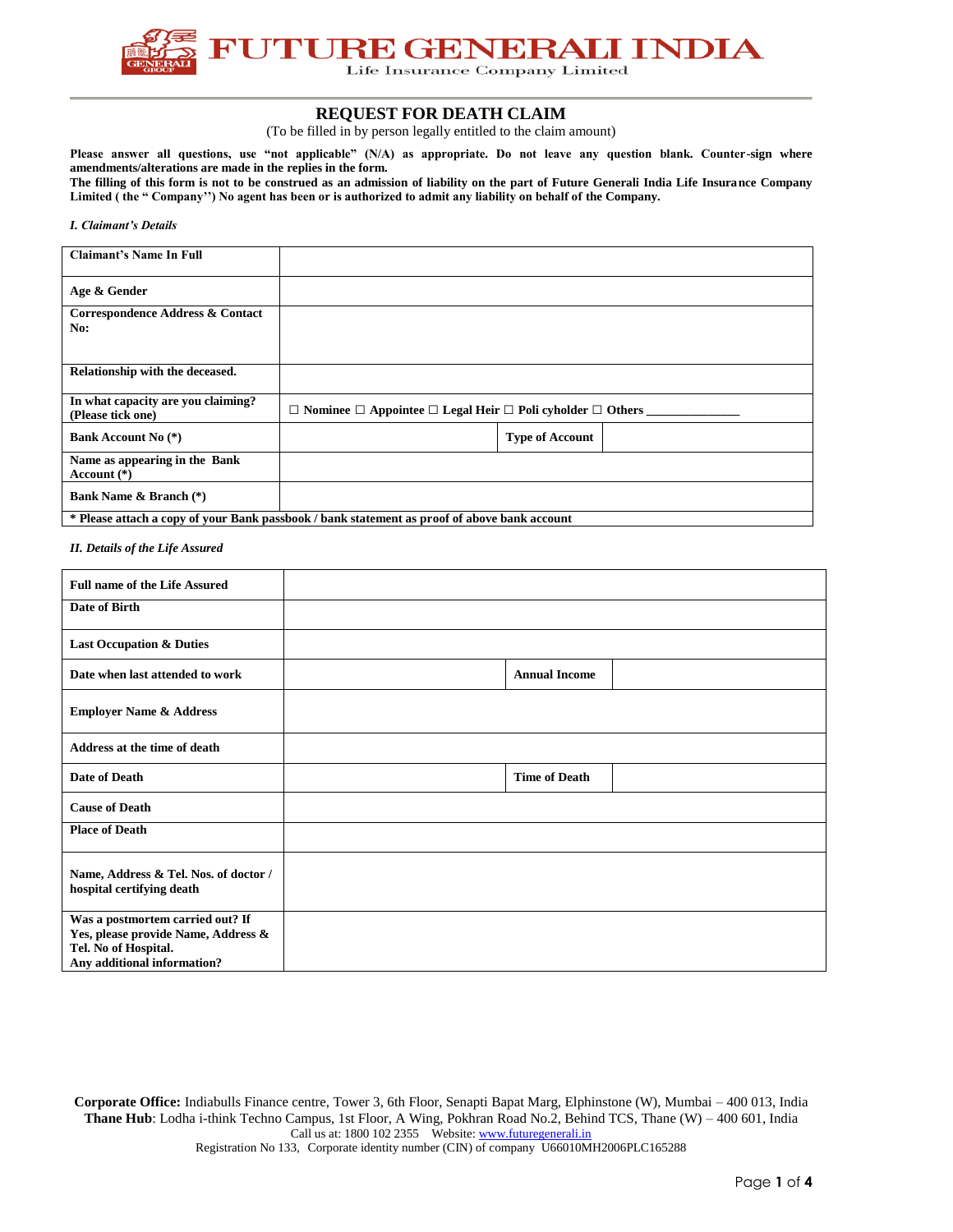

*III. Lifestyle*

*IV.A. Details of illness* 

| Did the Life Assured consume Alcohol/ drugs?        | $\Box$ Yes | $\Box$ No<br>If Yes,                             |
|-----------------------------------------------------|------------|--------------------------------------------------|
|                                                     | i.         |                                                  |
|                                                     | ii.        |                                                  |
| Did the Life Assured Smoke or otherwise use tobacco | $\Box$ Yes | $\Box$ No                                        |
| products?                                           | If Yes.    |                                                  |
|                                                     |            | Quantity: ________sticks/packets per ___________ |
|                                                     | ii.        | Since when                                       |

| IV.A. Details of litness            |  |
|-------------------------------------|--|
| <b>Nature of illness/ailment</b>    |  |
|                                     |  |
| <b>Duration of Illness/ailment</b>  |  |
|                                     |  |
| When did the insured complain of or |  |
| showed symptoms of his/her last     |  |
| illness?                            |  |
| When did the insured first seek     |  |
| medical treatment for his/her last  |  |
| illness?                            |  |
| People present at the time of death |  |
| (Please provide details)            |  |
|                                     |  |
|                                     |  |

| <b>IV.B. Details of Family Doctor</b> |  |
|---------------------------------------|--|
| Name of the Doctor(s)                 |  |
|                                       |  |
| <b>Address &amp; Contact Nos.</b>     |  |
|                                       |  |
|                                       |  |
|                                       |  |

*IV.C. Name and address of the doctors who had attended / the hospitals where the Life Assured was treated during his last illness:-*

| <b>Name of Doctor/Hospital</b> | <b>Address</b> | <b>Date of Consultation</b> | <b>Diagnosis</b> |
|--------------------------------|----------------|-----------------------------|------------------|
|                                |                |                             |                  |
|                                |                |                             |                  |
|                                |                |                             |                  |
|                                |                |                             |                  |
|                                |                |                             |                  |
|                                |                |                             |                  |

*IV.D. In case of death due to Accident*

| Brief details of<br>accident (with Reg. No. of vehicles<br>involved)                                   |                                                  |           |                          |  |
|--------------------------------------------------------------------------------------------------------|--------------------------------------------------|-----------|--------------------------|--|
| Was the Life Assured Driving                                                                           | $\Box$ Yes                                       | $\Box$ No |                          |  |
| vehicle?                                                                                               | (If Yes, please provide copy of Driving License) |           |                          |  |
| Date & Time of accident                                                                                |                                                  |           | <b>Place of Accident</b> |  |
| Name, address & Tel No. of the<br>hospitals .where the Life Assured was<br>admitted after the accident |                                                  |           |                          |  |
| Name, Address & Tel. Nos. of police<br>station where accident was reported.                            |                                                  |           |                          |  |

*V . Assignments / Reassignments*

| Is the policy Assigned   | $\Box$ Yes | $\Box$ No |
|--------------------------|------------|-----------|
| Is the policy Reassigned | $\Box$ Yes | $\Box$ No |

*Name and Address of the Assignee \_\_\_\_\_\_\_\_\_\_\_\_\_\_\_\_\_\_\_\_\_\_\_\_\_\_\_\_\_\_\_\_\_\_\_\_\_\_\_\_\_\_\_\_\_\_\_\_\_\_\_\_\_\_\_\_\_\_\_\_\_\_\_\_\_\_\_\_\_\_\_\_\_\_\_*

**Corporate Office:** Indiabulls Finance centre, Tower 3, 6th Floor, Senapti Bapat Marg, Elphinstone (W), Mumbai – 400 013, India **Thane Hub**: Lodha i-think Techno Campus, 1st Floor, A Wing, Pokhran Road No.2, Behind TCS, Thane (W) – 400 601, India Call us at: 1800 102 2355 Website: www.futuregenerali.in

Registration No 133, Corporate identity number (CIN) of company U66010MH2006PLC165288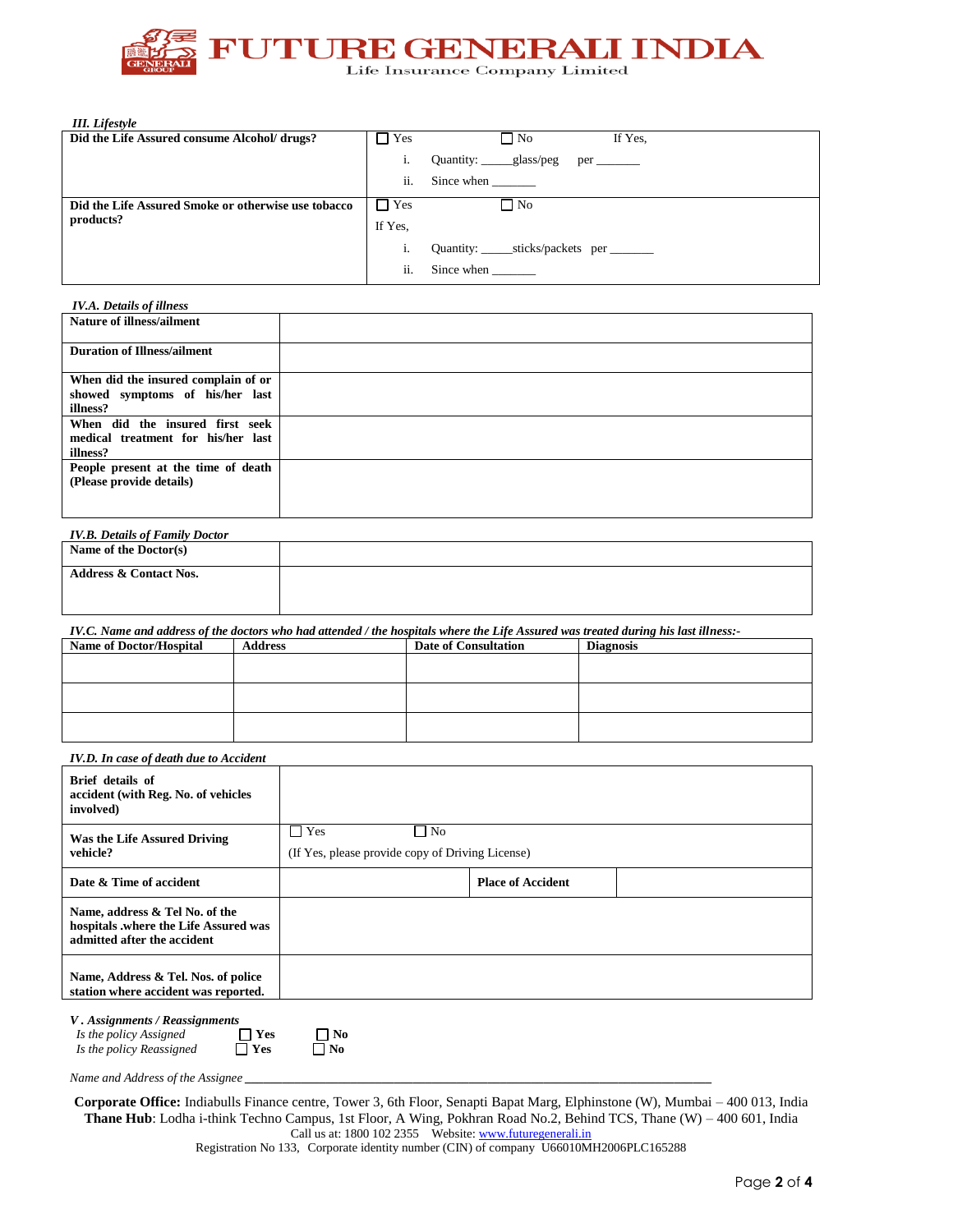

#### *VI. Details of Life Insurance Coverage by other companies*

| Name of Insurance Cos. | Policy Nos. and Type. | Commencement<br>Date | <b>Sum Assured</b> | <b>Claim Status</b> |
|------------------------|-----------------------|----------------------|--------------------|---------------------|
|                        |                       |                      |                    |                     |
|                        |                       |                      |                    |                     |
|                        |                       |                      |                    |                     |

#### *VII. DECLARATION & AUTHORIZATION*

**Designation \_\_\_\_\_\_\_\_\_\_\_\_\_\_\_\_\_\_\_\_\_\_\_\_\_\_\_\_\_\_\_\_\_\_\_\_\_\_**

I \_\_\_\_\_\_\_\_\_\_\_\_\_\_\_\_\_\_\_\_\_\_\_\_\_\_\_\_\_\_\_\_\_\_\_\_\_\_\_\_\_\_do hereby declare that the information given on this death claim request form is true and complete to the best of my knowledge and belief and all documents submitted are genuine and duly authenticated. I/we understand that in case any of the above information is found to be false or fabricated, the Company at its discretion may repudiate the claim amount and take necessary action against me.

I hereby authorize the Hospital(s) / Doctor(s) / Laboratories who have examined or treated the deceased for any ailment or illness to provide Future Generali India Life Insurance Company Limited and its authorised representatives/claims investigators such information regarding the deceased's state of health which such hospital, doctor or laboratory may have acquired before or after the policy was issued on the life of \_\_\_\_\_\_\_\_\_\_\_\_\_\_\_\_\_\_\_\_\_\_\_\_\_\_\_\_\_\_\_\_ by Future Generali India Life Insurance Company Limited . I also authorize the deceased Employer

(including any previous employers) to provide information regarding the employment, leave record and medical assistance availed of by the deceased during the tenure of his employment. I further authorize any government organization/undertaking (including the Police or Revenue) to make available to the company or to person or agency as may be authorized by the said company, such information and records as may be needed by it to process a claim. I shall not have any objection, in case Company obtains any document pertaining to life assured or me in relation to or in respect of the abovesaid Policy or otherwise as may be required.

I agree to provide and furnish any other details and reports as and when required by Future Generali India Life Insurance Company Limited for processing my claim.

| <b>Signature of Witness</b>                                  | <b>Signature/Thumb Impression of Claimant</b>                                                                      |                                                                                                                                                                                                                                                                        |
|--------------------------------------------------------------|--------------------------------------------------------------------------------------------------------------------|------------------------------------------------------------------------------------------------------------------------------------------------------------------------------------------------------------------------------------------------------------------------|
|                                                              |                                                                                                                    | Place:                                                                                                                                                                                                                                                                 |
|                                                              | <u> 1999 - Jan James James James James James James James James James James James James James James James James</u> |                                                                                                                                                                                                                                                                        |
| following:<br>impression after fully understanding the same. |                                                                                                                    | <b>VIII. VERNACULAR DECLARATION:</b> If the Claimant signs in vernacular or affixes a thumb impression, the witness should also sign the<br>I certify that the contents of this form were explained to the Claimant in (language) and he/she has affixed his/her thumb |
| Signature                                                    |                                                                                                                    |                                                                                                                                                                                                                                                                        |
|                                                              |                                                                                                                    | <u> 1989 - Johann Stoff, amerikansk politiker (d. 1989)</u>                                                                                                                                                                                                            |

*Note: This declaration must be witnessed by any one of the following Employer, Advocate, Bank Manager, Officer,/Notary, Doctor, Gazette Officer, Head Master of a High School, Head Post Master or Departmental Sub-Post Master, Magistrate or President of a Village or Local Body or a Branch Manager of our Company .*

**Corporate Office:** Indiabulls Finance centre, Tower 3, 6th Floor, Senapti Bapat Marg, Elphinstone (W), Mumbai – 400 013, India **Thane Hub**: Lodha i-think Techno Campus, 1st Floor, A Wing, Pokhran Road No.2, Behind TCS, Thane (W) – 400 601, India Call us at: 1800 102 2355 Website: www.futuregenerali.in Registration No 133, Corporate identity number (CIN) of company U66010MH2006PLC165288